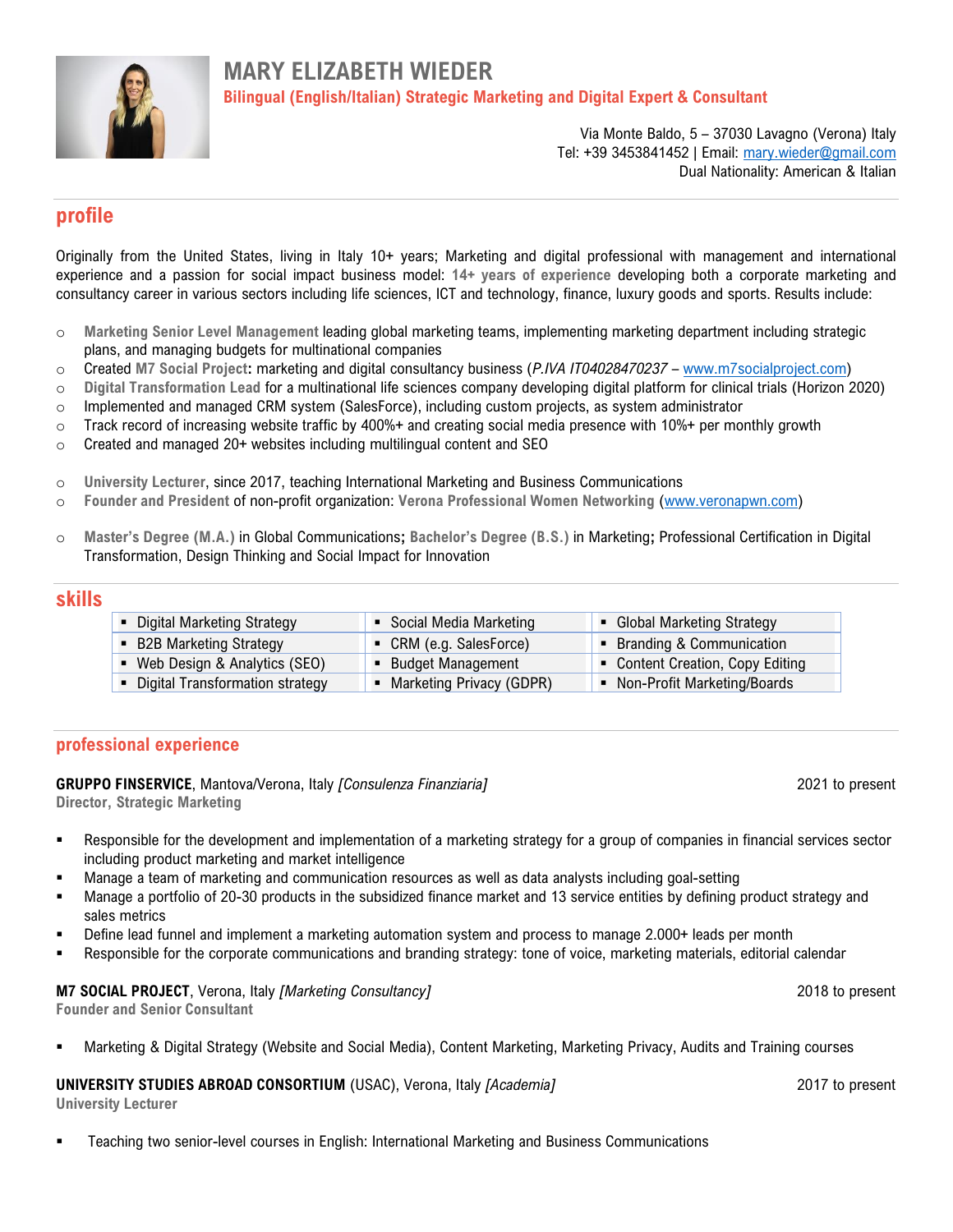## **ARCHIVA GROUP**, Verona, Italy *[Digital Transformation, ICT]* 2019 to 2021

**Marketing Management Director and Senior Consultant (January 2020 – February 2021) Strategic Marketing Consultant (July-Dec 2019)**

- Marketing Management Consultancy: marketing and digital strategy across a group of companies managing a team, company's first budget and structuring department
- Responsible for lead generation KPIs, product development and digital marketing and branding activities
- Develop digital transformation strategy: implemented digital readiness assessment and marketing plan
- Responsible for GDPR and privacy compliance for marketing activities writing the company's first marketing privacy procedures and social media use policy

# **PM HOLDING (CROS NT, ARITHMOS, SEQURE)**, Verona, Italy *[Life Sciences/Pharmaceuticals and Technology]* 2010 to 2019 **Director of Marketing (2015 - 2019) Business Development & Marketing Associate (2010-2015)**

- Responsible for marketing strategy and implementation for a portfolio of multinational SME companies managing a global,
- authoring marketing plan and managing a combined budget of approx. €350K in Europe, U.S. and Asia
- Authored internal policies on lead generation, product/service matrix and GDPR compliance
- **•** Responsible for digital strategy: business owner of marketing and commercial IT systems (SalesForce)
- Oversaw 3 website designs and social media growth: website visitors and social media grew 7x organically under my leadership
- Designed and implement international market research projects for new and existing products and services
- Managed lead generation and conversion process via CRM management liaising with Business Development team
- **·** Implemented and led Corporate Social Responsibility department overseeing strategy and initiatives

#### **PERTH HEAT PROFESSIONAL BASEBALL**, Perth, Australia *[Professional Sports]* 2009-2010, 2014-2015

**Marketing Team Consultant**

▪ Contributed to marketing strategy for game of baseball in Western Australia designing marketing material (posters, video board content and game day promotions)

#### **ORGANISATION FOR ECONOMIC CO-OPERATION & DEVELOPMENT**, Paris, France *[Non-governmental organization]* 2009

**Communications Analyst/Consultant**

- Managed a communication strategy for Directorate of Education's AHELO project involving 20 countries
- Coordinated a multi-million euro funding initiative including market research and funding proposal
- Designed brochure and website [\(www.oecd.org/edu/ahelo\)](http://www.oecd.org/edu/ahelo) and presentations on behalf of the OECD for the European Commission

# **FRAGRANCE MANUFACTURING INC**, Allentown, PA, USA *[Personal Care & Cosmetics]* 2006 to 2007

**Business Development & Marketing Manager**

- Managed client accounts supporting product development for retail sales in domestic and international markets
- Managed \$7 million USD sales budget and provided financial analysis of target markets while managing marketing strategy and promotional material

## **education**

**Master of Arts (M.A.) in Global Communications**, American University of Paris, *Paris, France*, 2010 **Bachelor of Science (B.S.) in Marketing**, Lehigh University, *Bethlehem, PA*, 2006

• **Professional Course Certificate in Social Impact,** Coursera University of Pennsylvania Wharton School, 2020 **Professional Course Certificate in Design Thinking for Innovation,** Coursera University of Virginia, 2020 **Professional Course Certificate in Digital Transformation,** Coursera University of Virginia, 2018